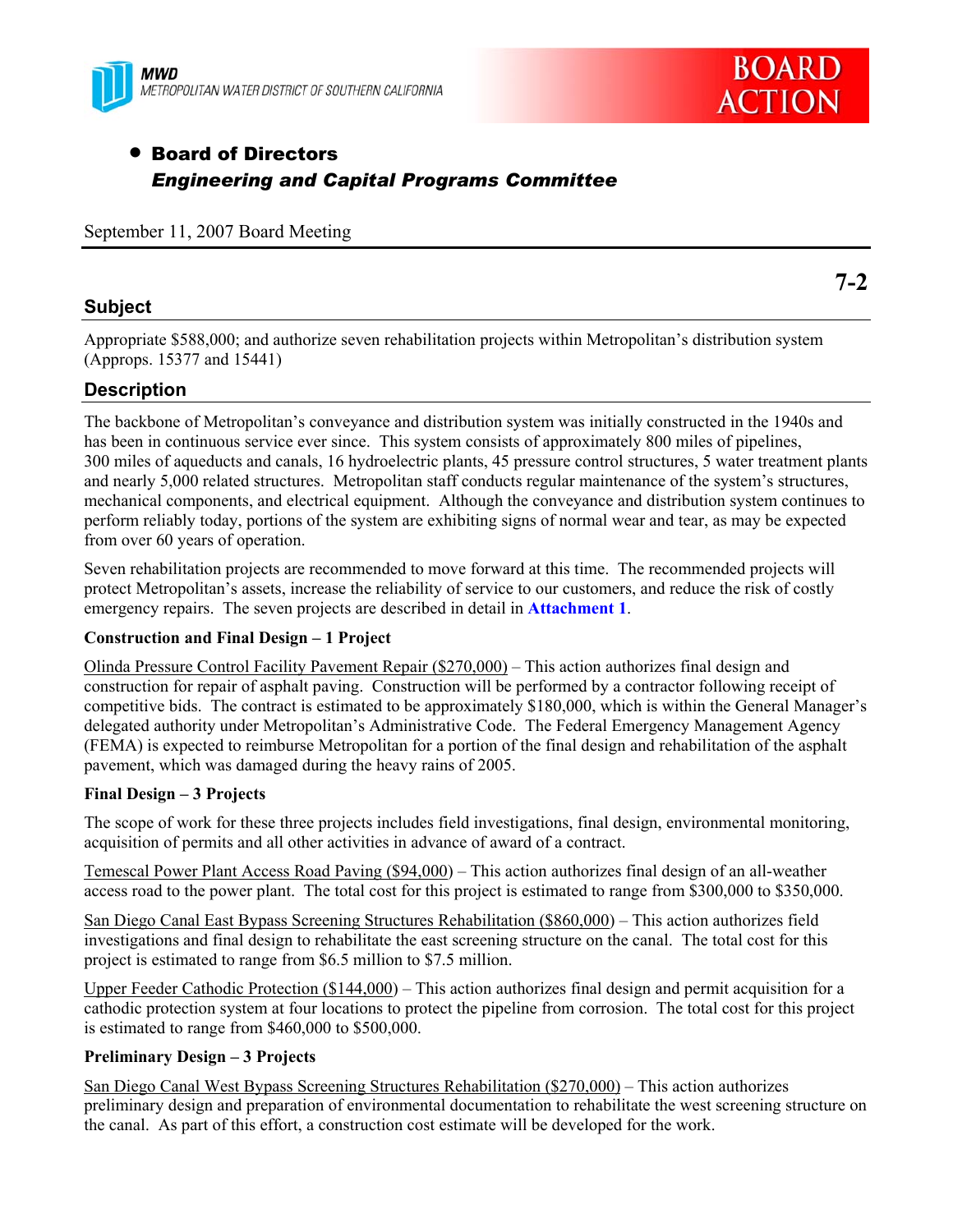West Valley Feeder No. 2 Cathodic Protection (\$80,000) – This action authorizes preliminary design and preparation of environmental documentation for a cathodic protection system at 26 locations to protect the pipeline from corrosion.

Box Springs Feeder Repairs (\$336,000) – This action authorizes preliminary design and preparation of environmental documentation for repair of six "broken back" pipe segments. As part of this effort, a construction cost estimate will be developed for the work.

### **Summary**

This action appropriates \$588,000 in budgeted funds and authorizes seven rehabilitation projects in Metropolitan's distribution system. The total cost of the work authorized in this action is \$2,054,000. Four projects will use \$588,000 in new funds, while three projects will use \$1,466,000 of previously appropriated funds. These previously appropriated funds were authorized by the Board in February 2005 for repairs to the West Valley Feeder No.1. Costs for this project were subsequently reimbursed by the Los Angeles Department of Water and Power under terms of that feeder's lease.

The \$2,054,000 in total cost includes: \$481,000 for preliminary design; \$679,500 for final design; \$180,000 for construction; \$672,500 for all other project support; and \$41,000 for remaining budget. Support activities include project management, permitting, preparation of environmental documentation and environmental monitoring, field investigations, and construction inspection. All preliminary design, final design and construction inspection will be performed by Metropolitan staff.

For the Temescal Power Plant Access Road Paving, San Diego Canal East Bypass Screening Structures Rehabilitation, and Upper Feeder Cathodic Protection projects, the cost of final design is approximately 11 percent of the estimated total construction cost for these projects. Engineering Services' goal for design of projects with construction cost less than \$3 million is 9 to 15 percent.

Each of these projects has been evaluated and recommended by Metropolitan's Capital Investment Plan Evaluation Team and funds have been included in the fiscal year 2007/08 capital budget. The total program estimate to complete all seven projects is \$23 million. See **Attachment 2** for the Financial Statement, and **Attachment 3** for a Location Map.

## **Policy**

Metropolitan Water District Administrative Code Section 5108: Appropriations Metropolitan Water District Administrative Code Section 8113: Construction Contract Award

# **California Environmental Quality Act (CEQA)**

## **Olinda Pressure Control Facility Pavement Repair**

CEQA determination for Options #1, #2 and #3:

The proposed action is categorically exempt under the provisions of CEQA and the State CEQA Guidelines. The overall activities involve the funding, design, minor alterations and replacement of existing public facilities with negligible or no expansion of use and no possibility of significantly impacting the physical environment. Accordingly, the proposed action qualifies under Class 1 and Class 2 Categorical Exemptions (Sections 15301 and 15302 of the State CEQA Guidelines).

The CEQA determination is: Determine that pursuant to CEQA, the proposed action qualifies under two Categorical Exemptions (Class 1, Section 15301 and Class 2, Section 15302 of the State CEQA Guidelines).

## **Temescal Power Plant Access Road Paving**

CEQA determination for Option #1:

Pursuant to the provisions of CEQA, the State CEQA Guidelines, and the National Environmental Policy Act, the United States Fish and Wildlife Service and Riverside County Habitat Conservation Agency, acting as Lead Agencies, prepared and processed a Final Joint Environmental Impact Statement and Environmental Impact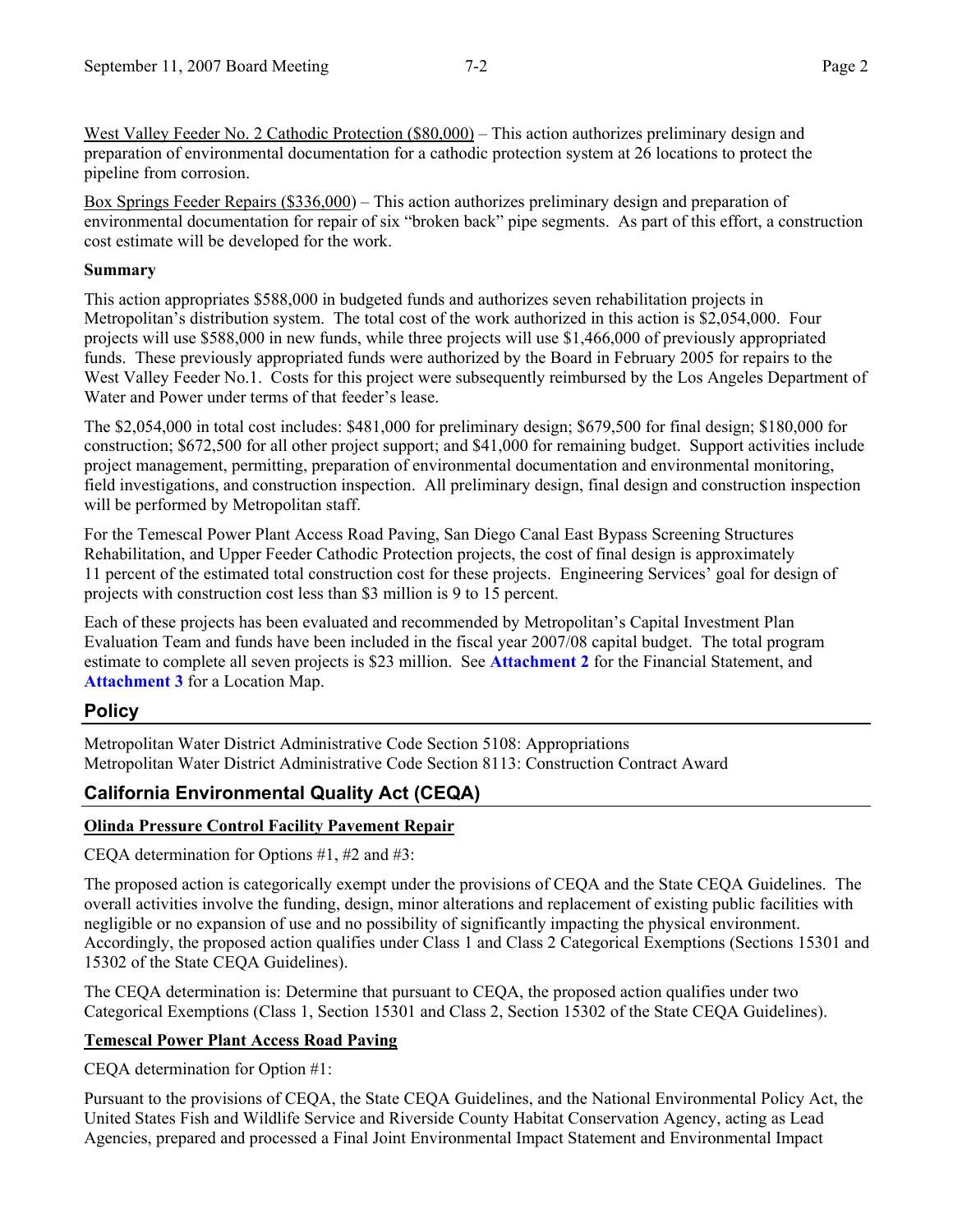Report (Final EIS/EIR) for Authorization for Incidental Take and Implementation of a Long-Term Habitat Conservation Plan (HCP) for the Stephens Kangaroo Rat (SKR) in Western Riverside County, California. The Final EIS/EIR evaluated the environmental impacts associated with implementation of a long-term HCP, which provides authorization for incidental take of SKR within the plan area and describes the conservation, mitigation, and monitoring measures which will be implemented. Metropolitan's activities necessary to operate and maintain its public facilities within the HCP area are among the actions evaluated and mitigated for in the Final EIS/EIR and associated HCP. The Final EIS/EIR was certified and the HCP was approved by the lead agencies on March 21, 1996. The lead agencies also approved the Findings of Fact (findings), Statement of Overriding Considerations (SOC), and Mitigation Monitoring and Reporting Program (MMRP). The current board action is solely based on authorization of final design for the Temescal Power Plant Access Road. No new impacts or mitigations were identified resulting from the proposed projects. Metropolitan certifies that it has reviewed and considered the information in the certified Final EIR/EIS and adopted the Lead Agency's findings, SOC, and MMRP prior to approval of these projects. Therefore, no further environmental analysis or documentation is required. The environmental documentation is available in the Board Executive Secretary's Office for review.

The CEQA determination is: Determine that the proposed action has been previously addressed in the certified 1996 Final EIS/EIR along with the adopted findings, SOC, and MMRP and that no further environmental analysis or documentation is required.

CEQA determination for Options #2 and #3:

None required

## **San Diego Canal East Bypass Screening Structures Rehabilitation**

CEQA determination for Options #1 and #2:

Pursuant to the provisions of CEQA, the State CEQA Guidelines, and the National Environmental Policy Act, the United States Fish and Wildlife Service and Riverside County Habitat Conservation Agency, acting as Lead Agencies, prepared and processed a Final Joint Environmental Impact Statement and Environmental Impact Report (Final EIS/EIR) for Authorization for Incidental Take and Implementation of a Long-Term HCP for the SKR in Western Riverside County, California. The Final EIS/EIR evaluated the environmental impacts associated with implementation of a long-term HCP, which provides authorization for incidental take of SKR within the plan area and describes the conservation, mitigation, and monitoring measures which will be implemented. Metropolitan's activities necessary to operate and maintain its public facilities within the HCP area are among the actions evaluated and mitigated for in the Final EIS/EIR and associated HCP. The Final EIS/EIR was certified and the HCP was approved by the lead agencies on March 21, 1996. The lead agencies also approved the Findings of Fact (findings), Statement of Overriding Considerations (SOC), and MMRP. The current board action is solely based on authorization of final design for the San Diego Canal East Bypass Screening Structures Rehabilitation project. No new impacts or mitigations were identified resulting from the proposed projects. Metropolitan certifies that it has reviewed and considered the information in the certified Final EIR/EIS and adopted the Lead Agency's findings, SOC, and MMRP prior to approval of these projects. Therefore, no further environmental analysis or documentation is required. The environmental documentation is available in the Board Executive Secretary's Office for review.

The CEQA determination is: Determine that the proposed action has been previously addressed in the certified 1996 Final EIS/EIR along with the adopted findings, SOC, and MMRP and that no further environmental analysis or documentation is required.

CEQA determination for Option #3:

None required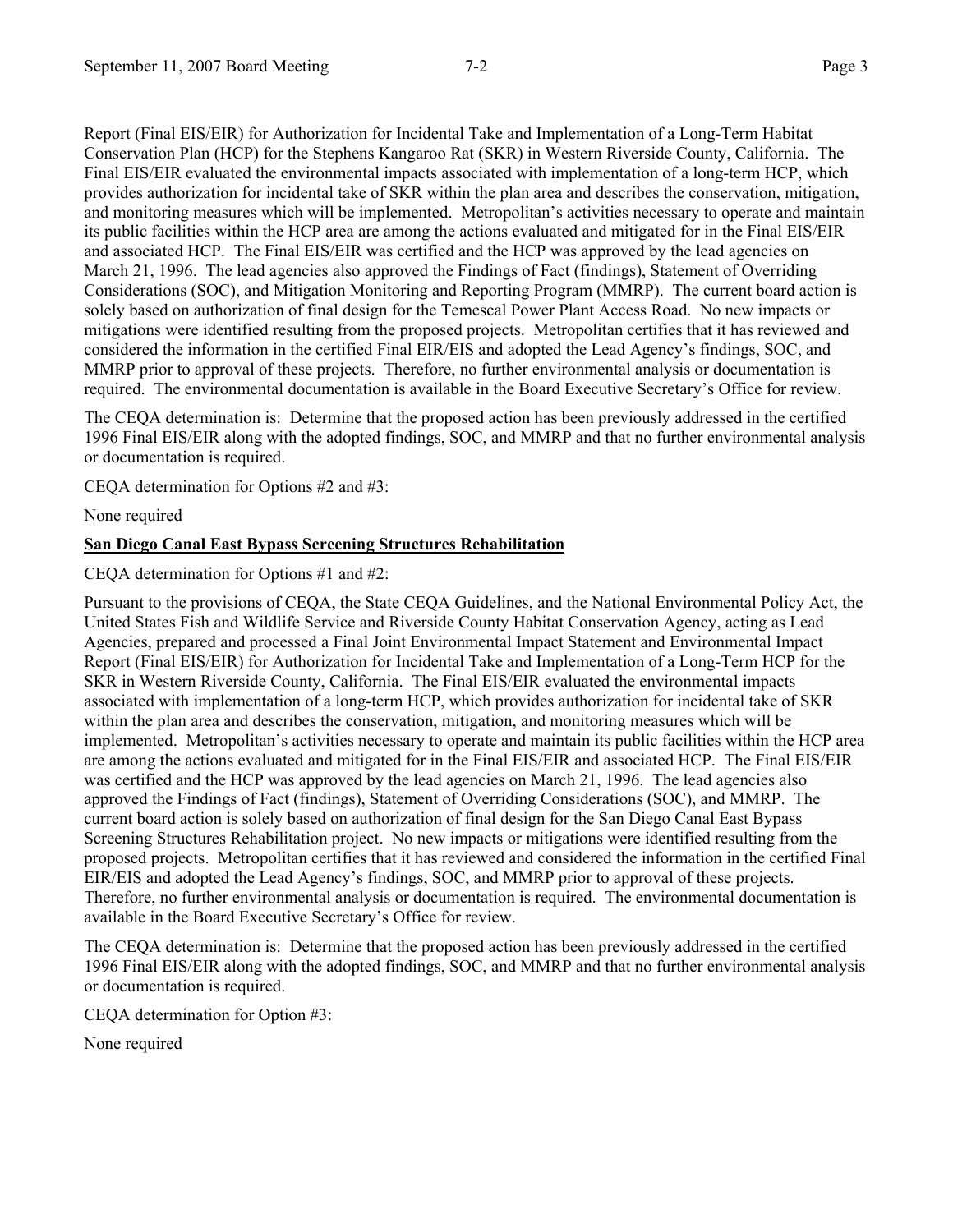## **Upper Feeder Cathodic Protection**

CEQA determination for Option #1:

The proposed action is categorically exempt under the provisions of CEQA and the State CEQA Guidelines. In particular, the proposed action consists of the repair, maintenance, and operating of existing equipment and facilities with negligible or no expansion of use beyond that existing at the time of the lead agency's determination. In addition, it will not have a significant effect on the environment. Accordingly, this proposed action qualifies as a Class 1 Categorical Exemption (Section 15301 of the State CEQA Guidelines).

The CEQA determination is: Determine that pursuant to CEQA, the proposed action qualifies under a Categorical Exemption (Class 1, Section 15301 of the State CEQA Guidelines).

CEQA determination for Options #2 and #3:

None required

## **San Diego Canal West Bypass Screening Structure Rehabilitation**

CEQA determination for Options #1 and #2:

The proposed action is categorically exempt under the provisions of CEQA and the State CEQA Guidelines. The proposed action consists of basic data collection and resource evaluation activities, which do not result in a serious or major disturbance to an environmental resource. This may be strictly for information gathering purposes, or as part of a study leading to an action which a public agency has not yet approved, adopted, or funded. Accordingly, the proposed action qualifies as a Class 6 Categorical Exemption (Section 15306 of the State CEQA Guidelines).

The CEQA determination is: Determine that pursuant to CEQA, the proposed action qualifies under a Categorical Exemption (Class 6, Section 15306 of the State CEQA Guidelines).

CEQA determination for Option #3:

None required

## **West Valley Feeder No. 2 Cathodic Protection**

CEQA determination for Option #1:

The proposed action is categorically exempt under the provisions of CEQA and the State CEQA Guidelines. The proposed action consists of basic data collection and resource evaluation activities, which do not result in a serious or major disturbance to an environmental resource. This may be strictly for information gathering purposes, or as part of a study leading to an action which a public agency has not yet approved, adopted, or funded. Accordingly, the proposed action qualifies as a Class 6 Categorical Exemption (Section 15306 of the State CEQA Guidelines).

The CEQA determination is: Determine that pursuant to CEQA, the proposed action qualifies under a Categorical Exemption (Class 6, Section 15306 of the State CEQA Guidelines).

CEQA determination for Options #2 and #3:

None required

## **Box Springs Feeder Repairs**

CEQA determination for Options #1 and #2:

The proposed action is categorically exempt under the provisions of CEQA and the State CEQA Guidelines. The proposed action consists of basic data collection and resource evaluation activities, which do not result in a serious or major disturbance to an environmental resource. This may be strictly for information gathering purposes, or as part of a study leading to an action which a public agency has not yet approved, adopted, or funded. Accordingly, the proposed action qualifies as a Class 6 Categorical Exemption (Section 15306 of the State CEQA Guidelines).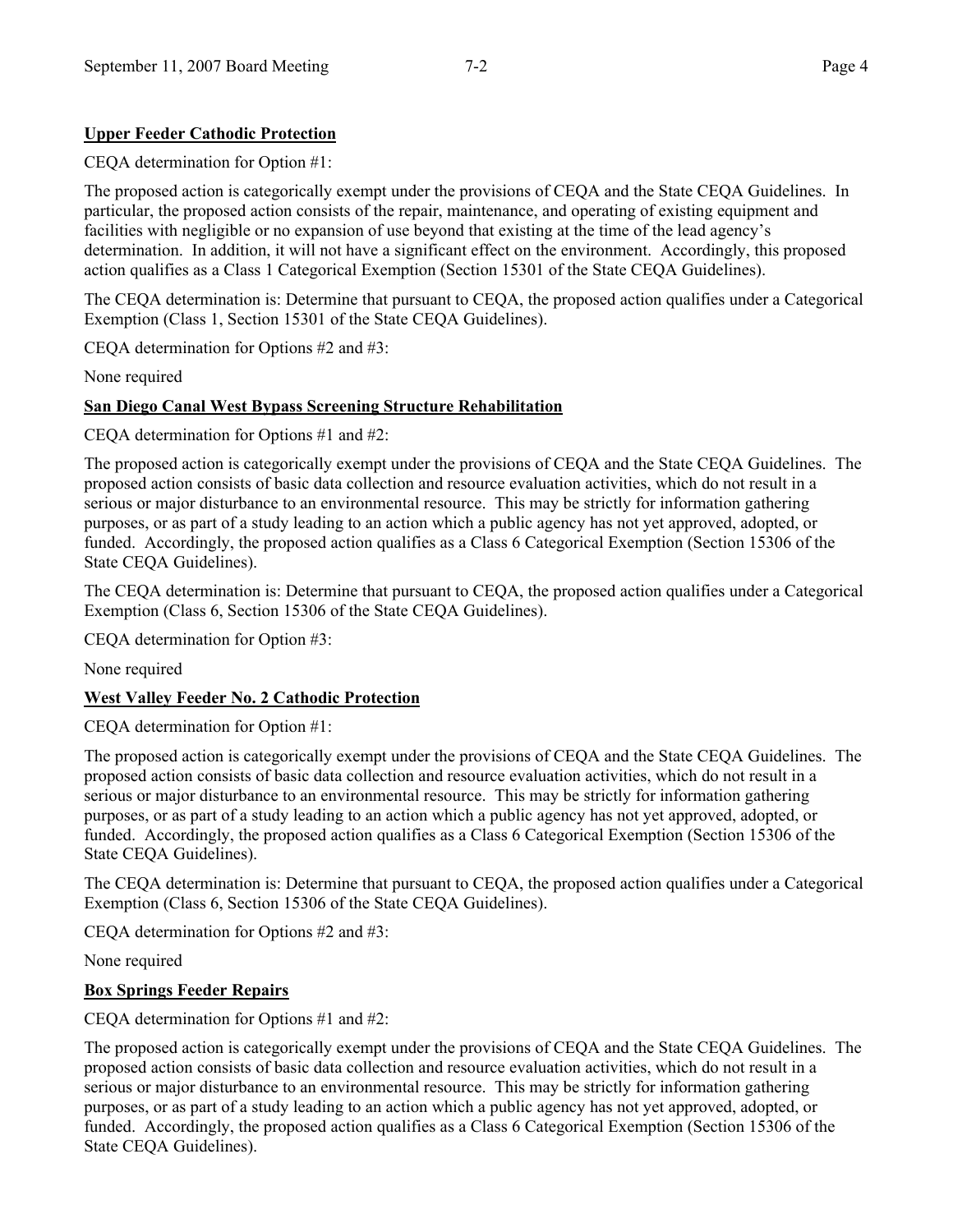The CEQA determination is: Determine that pursuant to CEQA, the proposed action qualifies under a Categorical Exemption (Class 6, Section 15306 of the State CEQA Guidelines).

CEQA determination for Option #3:

None required

# **Board Options**

## **Option #1**

Adopt the CEQA determinations and

- a. Appropriate \$588,000 in budgeted funds; and
- b. Authorize seven distribution system rehabilitation projects:
	- Final design and construction of pavement repair at Olinda Pressure Control Facility.
	- Final design of an access road to the Temescal Power Plant.
	- Final design to rehabilitate the east screening structure on the San Diego Canal.
	- Preliminary design to rehabilitate the west screening structure on the San Diego Canal.
	- Final design of a cathodic protection system for the Upper Feeder.
	- Preliminary design of a cathodic protection system for the West Valley Feeder No. 2.
	- Preliminary design for the repair of six pipe segments on the Box Springs Feeder.

**Fiscal Impact:** \$2,054,000 of budgeted funds; including \$588,000 of new funds under Approp. 15441 and \$1,466,000 of previously appropriated funds under Approp. 15377

**Business Analysis:** These projects will protect Metropolitan's assets, increase service reliability to member agencies, and reduce the risk of costly emergency repairs.

## **Option #2**

Adopt the CEQA determinations and

- a. Appropriate \$270,000 in budgeted funds; and
- b. Authorize four distribution system rehabilitation projects:
	- Final design and construction of pavement repair at Olinda Pressure Control Facility.
	- Final design to rehabilitate the east screening structure on the San Diego Canal.
	- Preliminary design to rehabilitate the west screening structure on the San Diego Canal.
	- Preliminary design for the repair of six pipe segments on the Box Springs Feeder.
- c. Do not authorize three projects:
	- Final design of an access road to the Temescal Power Plant.
	- Final design of a cathodic protection system for the Upper Feeder.
	- Preliminary design of a cathodic protection system for the West Valley Feeder No. 2.

**Fiscal Impact:** \$1,736,000 of budgeted funds; including \$270,000 of new funds under Approp. 15441 and \$1,466,000 of previously appropriated funds under Approp. 15377

**Business Analysis**:Under this option, projects that result in an immediate improvement to water delivery reliability are recommended to move forward. The Olinda Pressure Control Facility project is recommended to move forward as much of the work is reimbursable from FEMA. For the remaining projects, staff will continue to monitor the facilities and incur increased maintenance costs. The Upper Feeder and West Valley Feeder No. 2 are over 70 and 30 years old, respectively, and deferral of the cathodic protection projects will result in increased risk of failure, which would result in higher repair costs. Temescal Power Plant Access road is impassable during rainy seasons and deferral of this project will result in limited operation and deferred maintenance of the power plant.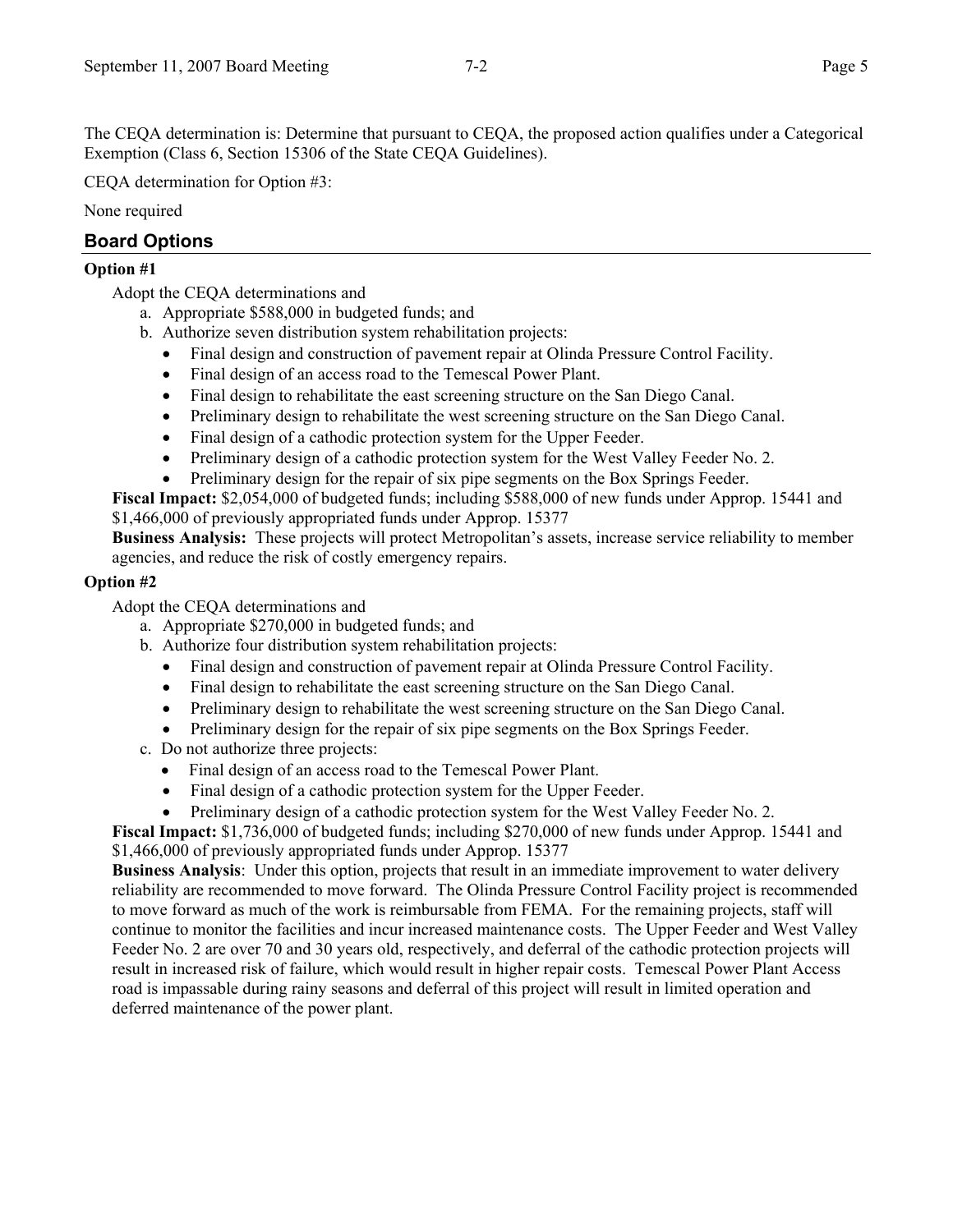#### **Option #3**

Adopt the CEQA determinations and

- a. Appropriate \$270,000 in budgeted funds;
- b. Authorize final design and construction of pavement repair at Olinda Pressure Control Facility; and c. Do not authorize the remaining six projects.

**Fiscal Impact:** \$270,000 of budgeted funds under Approp. 15441

**Business Analysis:** Under this option, the Olinda Pressure Control Facility project is recommended to move forward since much of the work is reimbursable from FEMA. For the remaining projects, staff will continue to monitor the facilities and incur increased maintenance costs. The Upper Feeder is over 70 years old, while the San Diego Canal Bypass Screening Structures, Box Springs Feeder, and West Valley Feeder No. 2 range from 30-40 years old. Deferral of the repair projects and cathodic protection projects will result in increased risk of failure, which would result in higher repair costs. Temescal Power Plant Access road is impassable during rainy seasons and deferral of this project will result in limited operation and deferred maintenance of the power plant.

## **Staff Recommendation**

Option #1

 $W$ d 8/22/2007 *Roy L. Wolfe Date* 

*Manager, Corporate Resources* 

C. Man 8/24/2007 *Date Debra C. Man* 

*for Jeffrey Kightlinger General Manager* 

**Attachment 1 – Detailed Report** 

**Attachment 2 – Financial Statement** 

**Attachment 3 – Location Map** 

BLA #5479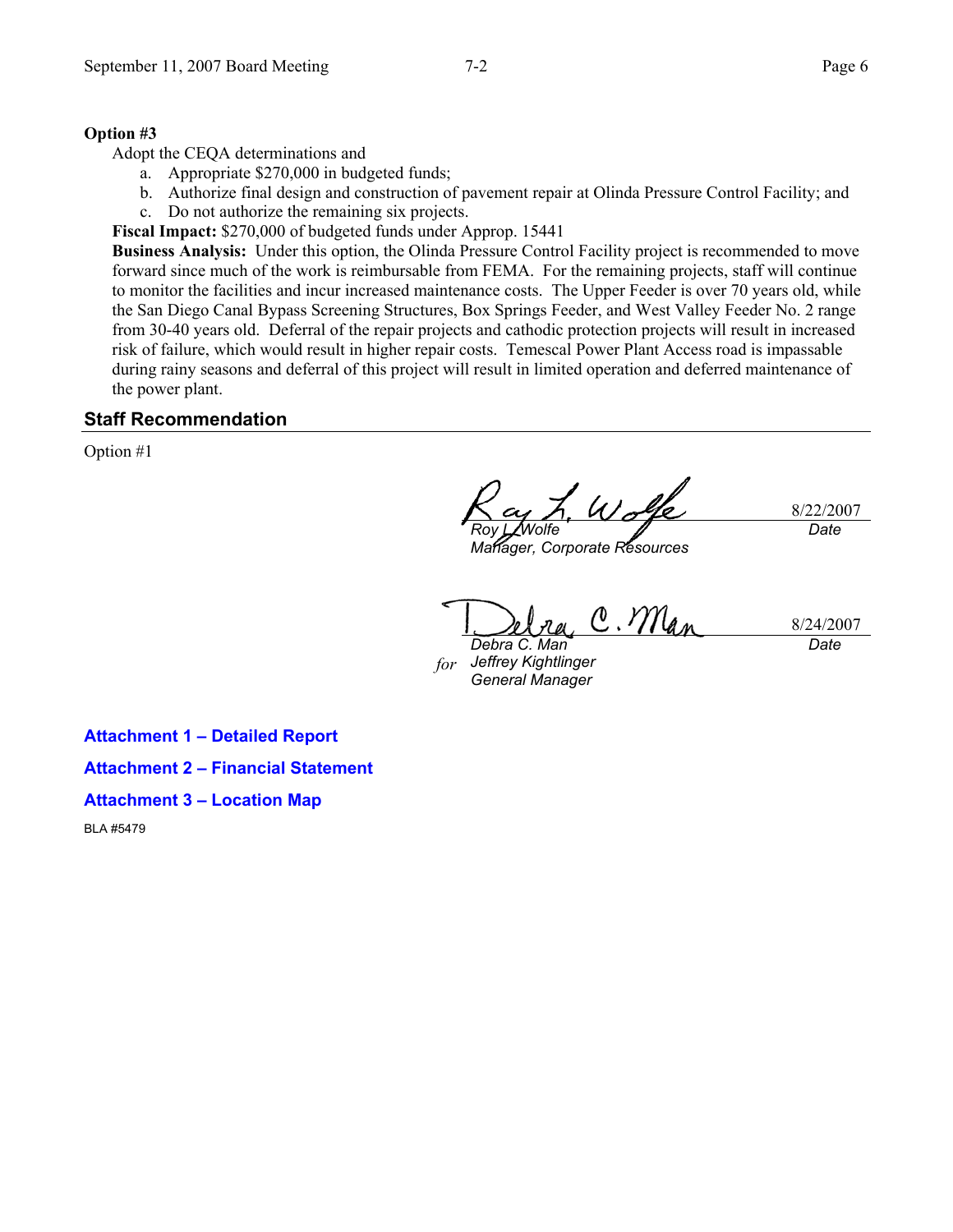# **Detailed Report**

## *Purpose/Background*

Metropolitan initiated the Conveyance and Distribution System Rehabilitation Program in October 2001. The program's objective is to evaluate risks and vulnerabilities of Metropolitan facilities, and to identify cost-effective options to address those risks through rehabilitation, repair or replacement. The recommended repairs will protect Metropolitan's invested assets, increase reliability of service to our customers and reduce the risk of costly emergency repairs.

Staff recommends that seven distribution system rehabilitation projects proceed at this time. The projects are: (1) Olinda Pressure Control Facility Pavement Repair; (2) Temescal Power Plant Access Road Paving; (3) San Diego Canal East Bypass Screening Structure Rehabilitation; (4) Upper Feeder Cathodic Protection; (5) San Diego Canal West Bypass Screening Structure Rehabilitation; (6) West Valley Feeder No.2 Cathodic Protection; and (7) Box Springs Feeder Repair.

## **Olinda Pressure Control Facility Pavement Repair – Final Design and Construction (\$270,000)**

The Olinda Pressure Control Facility regulates pressure on the Lower Feeder between the Santiago Control Tower and the Diemer Treatment Plant. The facility was constructed in the 1970s and is located in the city of Yorba Linda.

Heavy rains and storm runoff in the winter of 2005 damaged portions of the Olinda Pressure Control Facility's asphalt paving and access road. Storm runoff created voids underneath the pavement and caused the asphalt to buckle and separate from the subgrade. Staff recommends that approximately 12,000 square feet of the existing asphalt be removed and repaired. The subgrade will be excavated and replaced to a maximum depth of three feet, under approximately 7,500 square feet of severely damaged pavement. In addition, to improve drainage and direct flows away from the facility, staff recommends additional drainage features at the site. Upgraded drainage features include a concrete drain and cross gutter. The Federal Emergency Management Agency (FEMA) Public Assistance program will reimburse Metropolitan for final design and rehabilitation of the asphalt pavement. FEMA funding will expire on March 31, 2008, at which time the project will be reimbursed for all or portions thereof of the \$270,000, contingent upon completion of the project. Based on a grant-funded amount of \$210,000, Metropolitan's total funding commitment for the project is estimated to be \$60,000.

This action authorizes final design and construction for repair of asphalt paving at the Olinda Pressure Control Facility. Construction will be performed by a contractor following receipt of competitive bids, and Metropolitan staff will perform inspection of the contract. The contract will be awarded by the General Manager under his Administrative Code authority. The requested funds include \$180,000 for a construction contract, \$21,500 for final design, \$28,500 for construction inspection, and \$40,000 for all other staff support including FEMA coordination.

## *Actions and Milestones*

October 2007 – Complete final design

December 2007 – Complete construction

## **Temescal Power Plant Access Road Paving – Final Design (\$94,000)**

The Lower Feeder originates at Lake Mathews and extends 46 miles westerly to the city of South Gate, where it connects to the Middle Feeder. The Lower Feeder was constructed in the mid 1950s and delivers untreated water to the western portions of Riverside and San Bernardino Counties, the northern portion of Orange County, and the southern and western portions of Los Angeles County. The Temescal Power Plant generates electricity from excess pressure in the Lower Feeder. It is located west of Lake Mathews near the city of Corona.

The unpaved access road to the power plant is steep and becomes impassable during inclement weather. During the rainy season, the soil becomes saturated and vehicles have difficulty accessing the site for routine maintenance and operations. Staff recommends that approximately 1,700 linear feet of the existing dirt road be upgraded to provide an all-weather access road.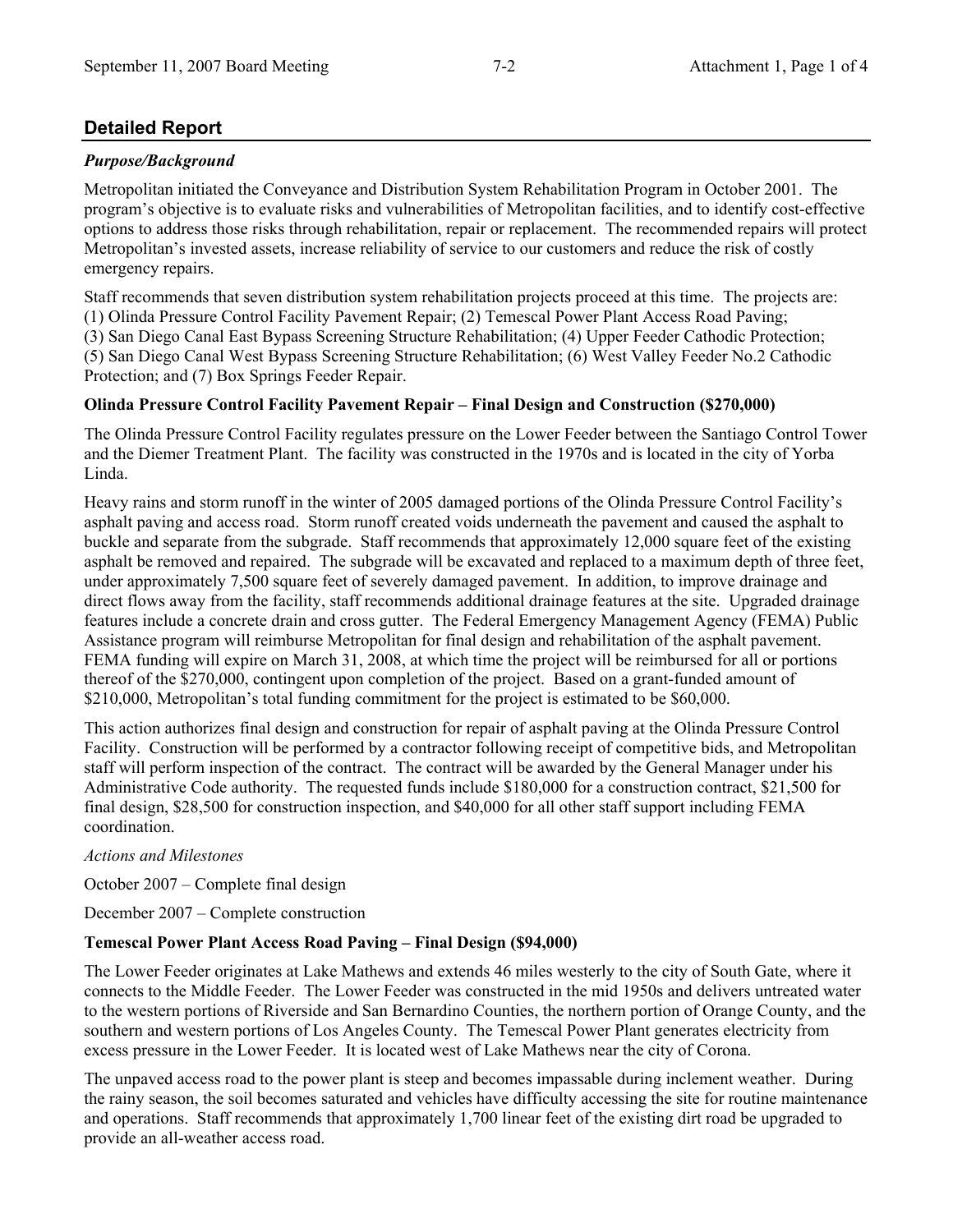This action authorizes final design by Metropolitan staff for paving of an access road to the Temescal Power Plant. The requested funds include \$23,700 for final design, \$12,000 for remaining budget, and \$58,300 for all other staff support including field surveying, environmental monitoring, coordination with the Riverside County Transportation Commission, project management, and procurement of bids. The total cost for this project is estimated to range from \$300,000 to \$350,000.

## *Actions and Milestones*

October 2007 – Complete final design

April 2008 – Complete construction

## **San Diego Canal East Bypass Screening Structure Rehabilitation – Final Design (\$860,000) San Diego Canal West Bypass Screening Structure Rehabilitation – Preliminary Design (\$270,000)**

The San Diego Canal East and West Bypass Screening Structures are located at the terminus of the San Diego Canal and are the starting points for water which bypasses Lake Skinner to downstream users. Each bypass screening structure is fitted with an electrically powered revolving screen extending across the channel, which dips into the channel to intercept and collect algae mats and other floating debris. The collected material is then discharged to a concrete drying pad, where it is allowed to dry. This system prevents algae mats and other debris from entering the treatment plant or member agency water systems via the bypass pipelines.

The screening equipment was installed in the 1960s and has reached the end of its useful life. The screens' rotating components are currently inoperable, so they function as stationery screens; material collects on the screens until the debris is manually removed. Clogged screens may reduce deliveries to downstream users. Flowrates may be increased by removing the screens; however, algae mats and other debris would then enter the pipelines. Due to the limited discharge capacity of the Lake Skinner outlet tower, the bypass pipelines will be used more frequently in the future to meet increasing water demands in San Diego and Riverside Counties. Staff recommends that the San Diego Canal east and west bypass screening systems be rehabilitated to protect downstream facilities and to convey full design flows through the Lake Skinner bypass pipelines.

This action authorizes final design to rehabilitate the San Diego Canal east bypass screening system, and preliminary design and preparation of environmental documentation to rehabilitate the San Diego Canal west bypass screening system. The schedule for the East Bypass Screening Structure is being accelerated to take advantage of a canal shutdown planned for April 2008, which coincides with planned repairs to the Colorado River Aqueduct. The East Bypass schedule coincides with increased raw water demands anticipated with the construction of a new treatment plant by the San Diego County Water Authority. The total cost for the East Bypass Screening Rehabilitation project is estimated to range from \$6.5 million to \$7.5 million. For the West Bypass Screening Rehabilitation project, a construction cost estimate will be developed under the scope of this work.

## *Actions and Milestones*

March 2008 – Complete final design of the East Bypass Screening Structure rehabilitation and preliminary design of the West Bypass Screening Structure rehabilitation

December 2008 - Complete final design of the West Bypass Screening System rehabilitation

March 2009 – Complete rehabilitation of the East Bypass Screening Structure

January 2010 – Complete rehabilitation of the West Bypass Screening Structure

## **Upper Feeder Cathodic Protection – Final Design (\$144,000)**

The Upper Feeder delivers untreated water from Lake Mathews to the Weymouth Treatment Plant, after which it provides treated water to the Eagle Rock Control Facility located in the city of Los Angeles. Constructed in 1936, the Upper Feeder serves the Three Valleys Municipal Water District, the cities of Pasadena and San Marino, and Foothill Municipal Water District.

A recent corrosion survey revealed that the pipeline may be experiencing corrosion damage along an approximately ten-mile stretch. The installation of an impressed current cathodic protection system will protect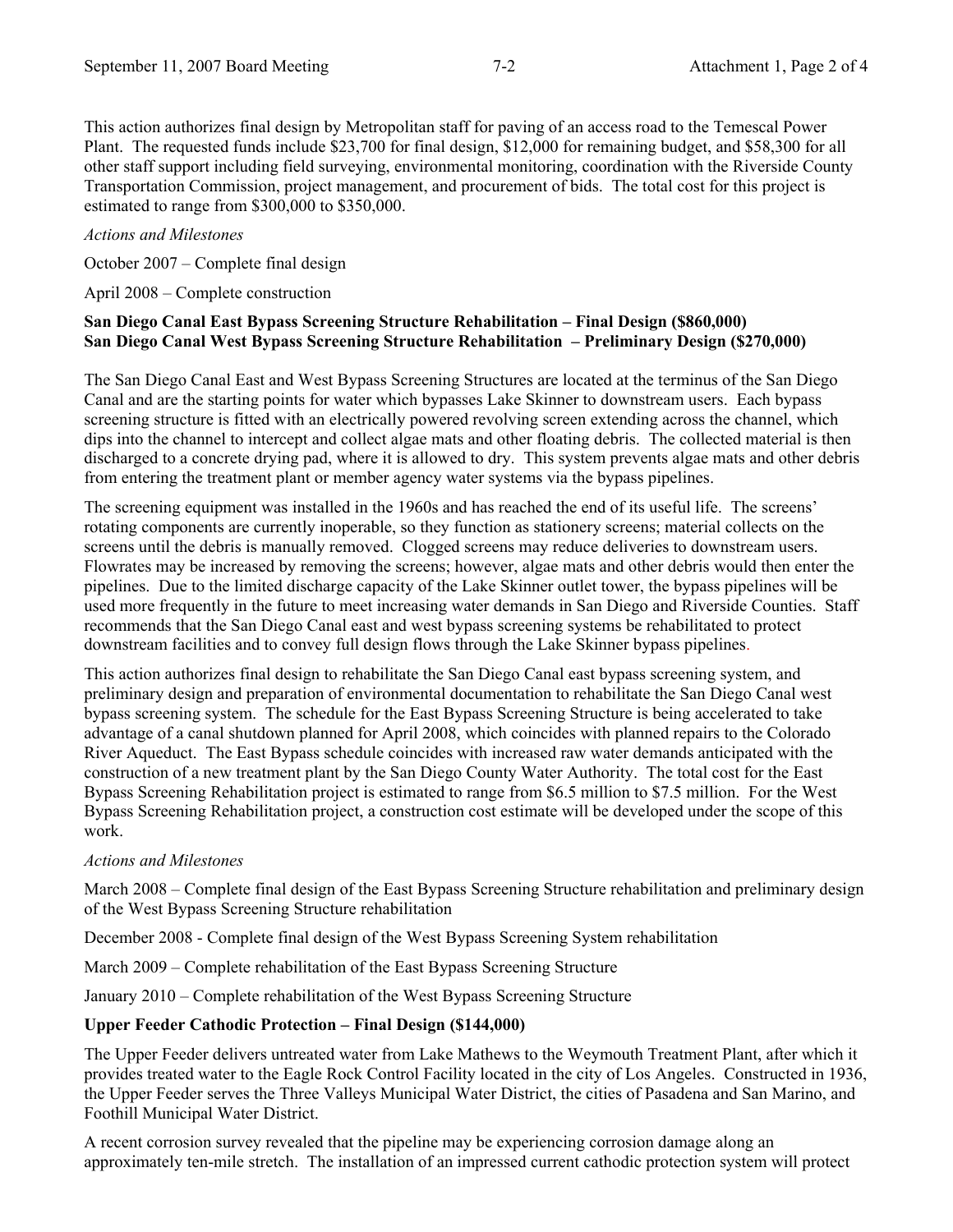the feeder from the current rate of corrosion and extend its life span. This project includes installation of approximately four 400-foot deep anode wells, rectifiers, and remote monitoring equipment spaced at approximately two-mile intervals along the pipeline.

This action authorizes final design of a cathodic protection system and acquisition of permits from local agencies for the Upper Feeder. Staff will return to the Board for award of a construction contract at a later date.

### *Actions and Milestones*

April 2008 – Complete final design

June 2008 – Complete cathodic protection installation

### **Box Springs Feeder Repairs Phase II – Preliminary Design (\$336,000)**

Metropolitan's Box Springs Feeder conveys State project water from the California Department of Water Resources' Santa Ana Valley Pipeline to Metropolitan's Mills treatment plant. Installed in 1975, the Box Springs Feeder is 96 inches in diameter and 2.26 miles in length. The Box Springs Feeder is a prestressed concrete cylinder pipeline (PCCP).

In 2005, electromagnetic inspections revealed sixteen 20-foot-long pipe sections with anomalous readings as to the integrity of the prestressing wires. The extent of damage, if any, at these locations could not be interpreted due to the presence of internal steel bands within the pipeline. The internal bands were installed in 1989 in an attempt to repair "broken back" cracks, which were discovered during a routine inspection. Circumferential cracking in "broken backs", which is caused by differential settlement of the pipeline at or near structures, compromises the structural integrity of the pipe section and exposes the pipe to accelerated rates of corrosion and eventual leakage.

In order to maintain reliable deliveries of source water to the Mills plant in the future, staff recommends that all 16 pipe sections be removed and replaced with welded steel pipe sections. The repairs are being executed in four phases. The first phase was completed in February 2007 and included repair of one pipe segment, which needed to be completed prior to construction of a commercial building. The second phase will repair six distressed pipe segments located in urban or commercial areas where a leak would have a greater impact to the surrounding area. The third phase will include pipe segments located in a park area with fewer liability concerns. Lastly, the fourth phase will repair pipe segments within the Mills plant.

This action authorizes preliminary design and preparation of environmental documentation for Phase 2 repairs of six PCCP segments located in the city of Riverside. The repair duration of all the pipe sections will be dependent on the length and frequency of pipeline shutdowns that can be accommodated by the downstream member agencies. Staff will return to the Board at a later date for authorization of final design.

### *Actions and Milestones*

June 2008 – Complete Phase 2 preliminary design

October 2008 – Complete Phase 2 final design

January 2009 – Complete Phase 2 construction

## **West Valley Feeder No. 2 Cathodic Protection – Preliminary Design (\$80,000)**

The West Valley Feeder No. 2 delivers treated water from the Jensen treatment plant to Ventura County, serving Las Virgenes Municipal Water District, Calleguas Municipal Water District, and the city of Los Angeles. Constructed in 1974, the feeder consists of six miles of 103-inch diameter steel pipe and approximately three miles of 96-inch diameter prestressed concrete cylinder pipe.

A corrosion survey completed in August 2005 indicated that the existing cathodic protection system on the steel pipe reach may be adversely affecting the adjacent PCCP reaches. Installing sacrificial anodes will provide effective corrosion protection to the steel portion of the pipeline and will protect the PCCP. This project includes installation of approximately 30 sacrificial anodes at several locations along the feeder to provide cathodic protection. An environmental assessment will be required due to the multiple installation sites.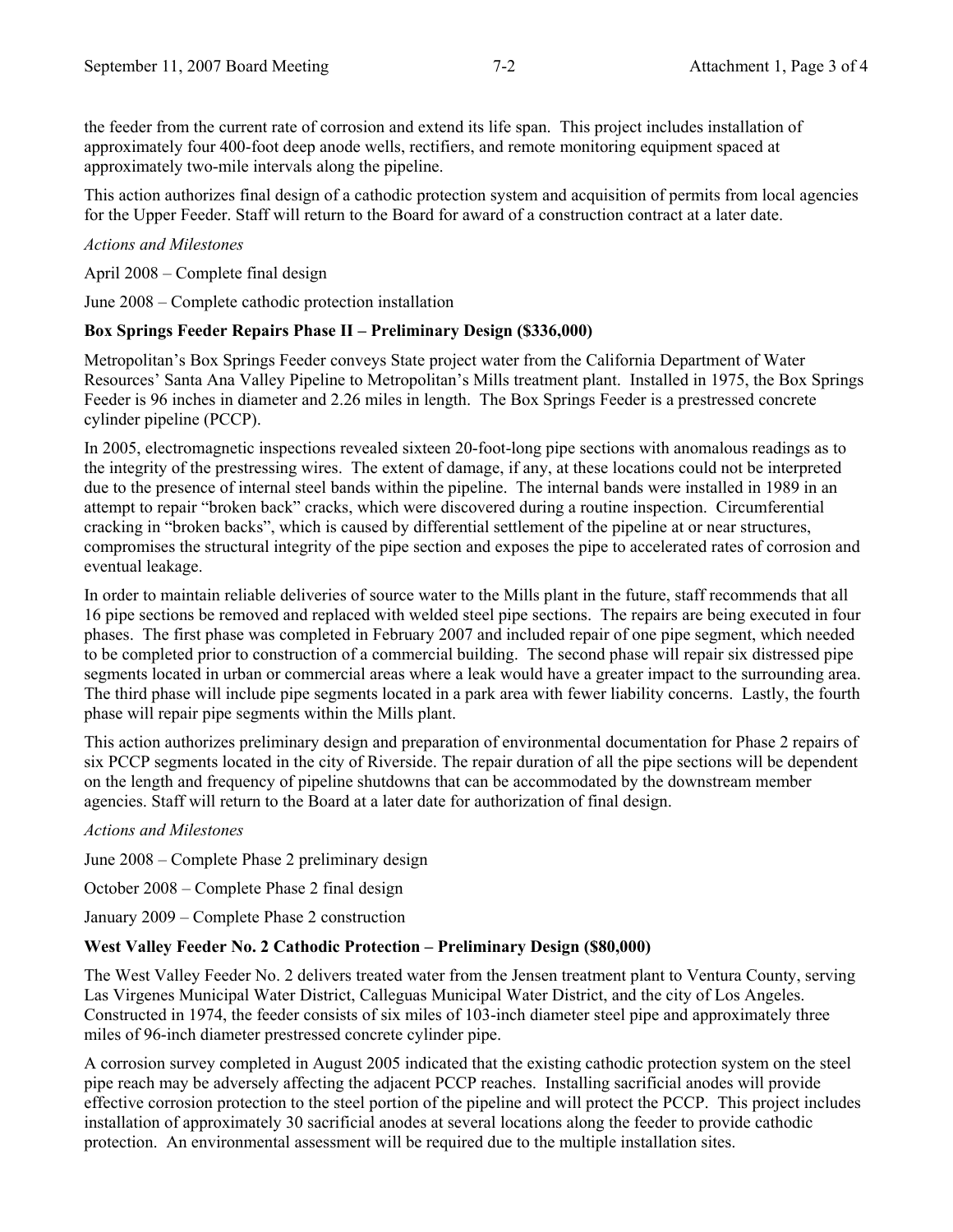This action authorizes preliminary design and preparation of environmental documentation for a cathodic protection system for West Valley Feeder No. 2. Staff will return to the Board for authorization of final design.

## *Actions and Milestones*

June 2008 – Complete preliminary design

December 2008 – Complete cathodic protection installation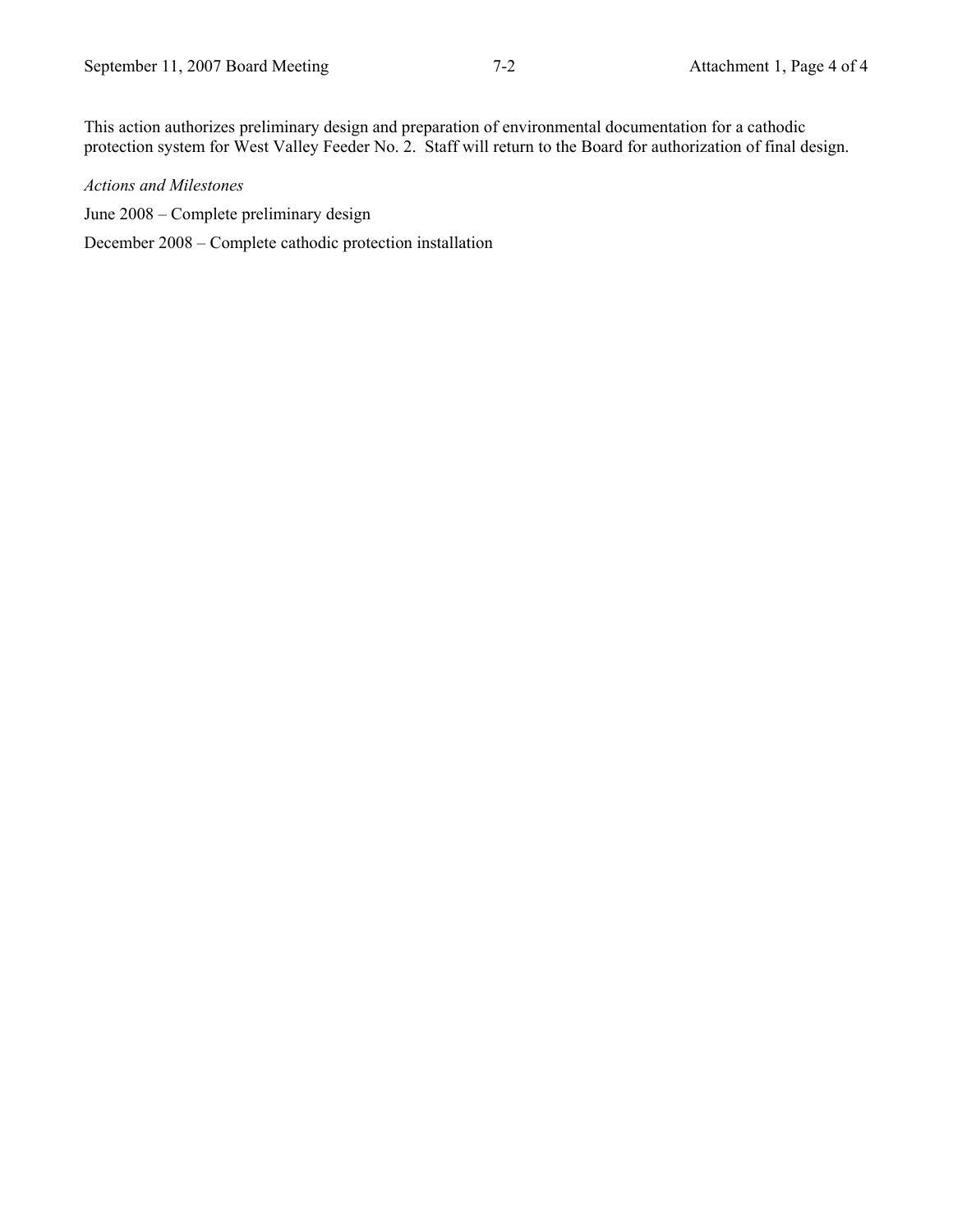# **Financial Statement for Conveyance and Distribution System Rehabilitation Program**

A breakdown of Board Action No. 22 for Appropriation No. 15377 for the San Diego Canal East & West Bypass Structures Screening Rehabilitation and Box Spring Feeder Repair projects is as follows:

|                                   |    | <b>Previous Total</b><br>Appropriated<br>Amount<br>(Mar. 2007) | <b>Current Board</b><br><b>Action No. 22</b><br>(Sept. 2007) |             | <b>New Total</b><br>Appropriated<br>Amount |            |
|-----------------------------------|----|----------------------------------------------------------------|--------------------------------------------------------------|-------------|--------------------------------------------|------------|
| Labor                             |    |                                                                |                                                              |             |                                            |            |
| Studies & Investigations          | S  | 2,810,700                                                      | \$                                                           | 394,000     | \$                                         | 3,204,700  |
| Final Design                      |    | 2,581,920                                                      |                                                              | 591,000     |                                            | 3,172,920  |
| Owners Costs (Program mgmt.       |    |                                                                |                                                              |             |                                            |            |
| permitting & environ. doc.)       |    | 3,434,550                                                      |                                                              | 276,000     |                                            | 3,710,550  |
| Construction Inspection & Support |    | 1,540,050                                                      |                                                              |             |                                            | 1,540,050  |
| Metropolitan Force Construction   |    | 9,807,330                                                      |                                                              |             |                                            | 9,807,330  |
| Materials and Supplies            |    | 4,545,075                                                      |                                                              |             |                                            | 4,545,075  |
| Incidental Expenses               |    | 1,087,620                                                      |                                                              | 5,000       |                                            | 1,092,620  |
| Professional/Technical Services   |    | 636,500                                                        |                                                              | 200,000     |                                            | 836,500    |
| Equipment Use                     |    | 759,350                                                        |                                                              |             |                                            | 759,350    |
| Contracts                         |    | 15,008,955                                                     |                                                              |             |                                            | 15,008,955 |
| Remaining Budget                  |    | 2,151,650                                                      |                                                              | 392,000     |                                            | 2,543,650  |
| Unallocated Budget*               |    | 1,858,000                                                      |                                                              | (1,858,000) |                                            |            |
| <b>Total</b>                      | \$ | 46,221,700                                                     | \$                                                           |             | \$                                         | 46,221,700 |

\* Unallocated funds consists of previously appropriated funds for repairs of the West Valley Feeder

No. 1. These funds were reimbursed by the Los Angeles Department of Water and Power under terms of the existing feeder lease.

# **Funding Request**

| <b>Program Name:</b>              | Conveyance and Distribution System Rehabilitation Program     |              |                                  |               |  |  |
|-----------------------------------|---------------------------------------------------------------|--------------|----------------------------------|---------------|--|--|
| <b>Source of Funds:</b>           | Revenue Bonds, Replacement and Refurbishment or General Funds |              |                                  |               |  |  |
| <b>Appropriation No.:</b>         |                                                               | 15377        | <b>Board Action No.:</b>         | 22            |  |  |
| <b>Requested Amount:</b>          | S                                                             | 0            | <b>Capital Program No.:</b>      | 15377-I       |  |  |
| <b>Total Appropriated Amount:</b> | S                                                             | \$46,221,700 | <b>Capital Program Page No.:</b> | $E-14$        |  |  |
| <b>Total Program Estimate:</b>    | S                                                             | 63,790,000   | <b>Program Goal:</b>             | R-Reliability |  |  |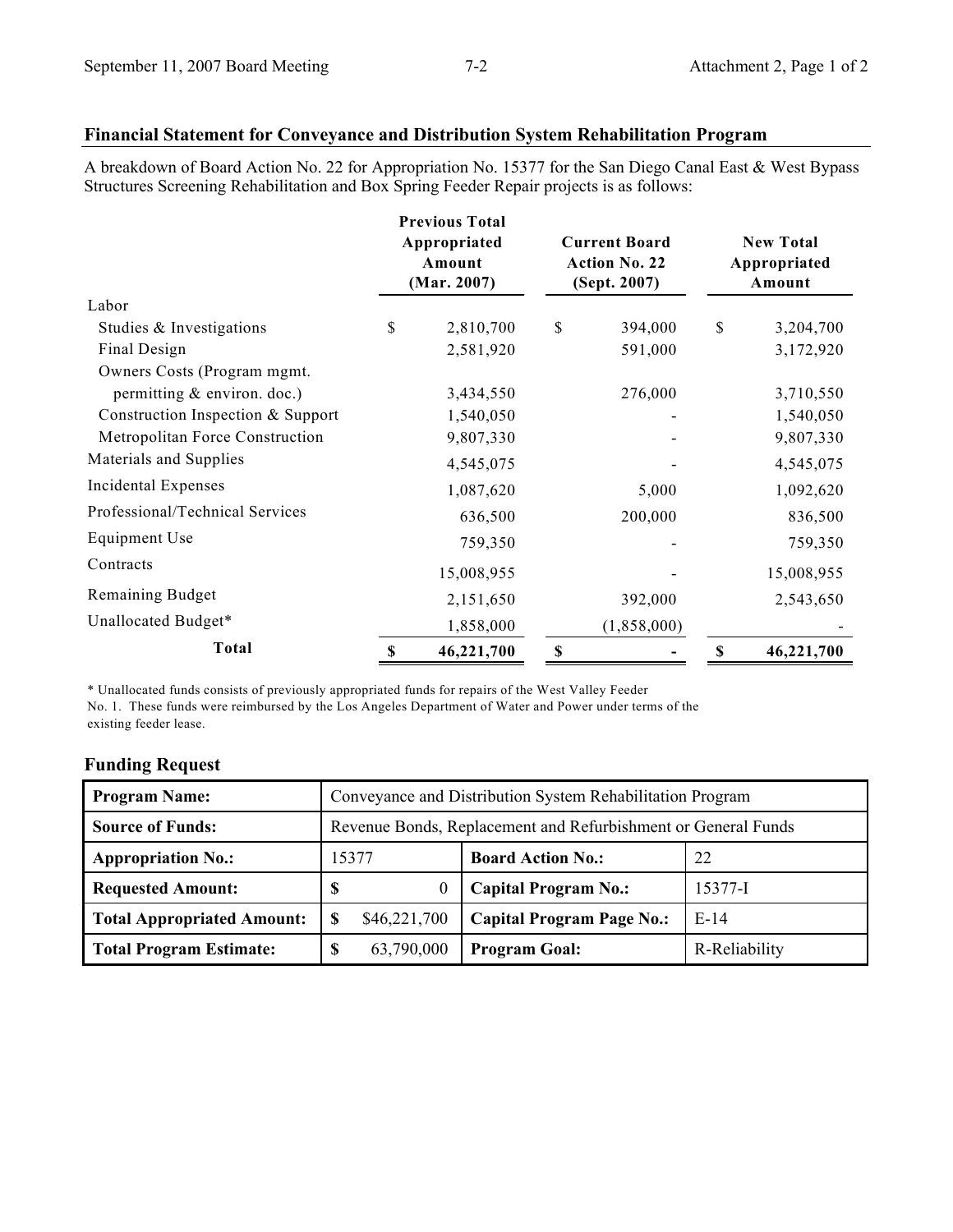# **Financial Statement for Conveyance and Distribution System Rehabilitation Program Phase II**

A breakdown of Board Action No. 4 for Appropriation No. 15441 for the Olinda Pressure Control Facility Pavement Repair, Temescal Power Plant Access Road Paving, Upper Feeder Cathodic Protection and West Valley Feeder No. 2 Cathodic Protection projects is as follows:

|                                   | <b>Previous Total</b><br>Appropriated<br>Amount<br>(May 2007) |           | <b>Current Board</b><br><b>Action No. 4</b><br>(Sept. 2007) |         | <b>New Total</b><br>Appropriated<br>Amount |           |
|-----------------------------------|---------------------------------------------------------------|-----------|-------------------------------------------------------------|---------|--------------------------------------------|-----------|
| Labor                             |                                                               |           |                                                             |         |                                            |           |
| Studies & Investigations          | \$                                                            | 130,000   | \$                                                          | 87,000  | \$                                         | 217,000   |
| Final Design                      |                                                               | 134,000   |                                                             | 88,500  |                                            | 222,500   |
| Owners Costs (Program mgmt,       |                                                               |           |                                                             |         |                                            |           |
| permitting $&$ environ. doc.)     |                                                               | 228,500   |                                                             | 163,000 |                                            | 391,500   |
| Construction Inspection & Support |                                                               |           |                                                             | 28,500  |                                            | 28,500    |
| Metropolitan Force Construction   |                                                               | 1,342,000 |                                                             |         |                                            | 1,342,000 |
| Materials and Supplies            |                                                               | 157,500   |                                                             |         |                                            | 157,500   |
| Incidental Expenses               |                                                               | 82,500    |                                                             |         |                                            | 82,500    |
| Professional/Technical Services   |                                                               | 373,500   |                                                             |         |                                            | 373,500   |
| Equipment Use                     |                                                               | 68,000    |                                                             |         |                                            | 68,000    |
| Contracts                         |                                                               | 161,000   |                                                             | 180,000 |                                            | 341,000   |
| Remaining Budget                  |                                                               | 453,000   |                                                             | 41,000  |                                            | 494,000   |
| Total                             | \$                                                            | 3,130,000 | \$<br>588,000                                               |         | \$                                         | 3,718,000 |

# **Funding Request**

| <b>Program Name:</b>              | Conveyance and Distribution System Rehabilitation Program Phase II |            |                                  |                |  |  |
|-----------------------------------|--------------------------------------------------------------------|------------|----------------------------------|----------------|--|--|
| <b>Source of Funds:</b>           | Revenue Bonds, Replacement and Refurbishment or General Funds      |            |                                  |                |  |  |
| <b>Appropriation No.:</b>         | 15441                                                              |            | <b>Board Action No.:</b>         | $\overline{4}$ |  |  |
| <b>Requested Amount:</b>          | -S                                                                 | 588,000    | <b>Capital Program No.:</b>      | $16704 - I$    |  |  |
| <b>Total Appropriated Amount:</b> | S                                                                  | 3,718,000  | <b>Capital Program Page No.:</b> | $E-15$         |  |  |
| <b>Total Program Estimate:</b>    | S                                                                  | 19,200,000 | <b>Program Goal:</b>             | R-Reliability  |  |  |